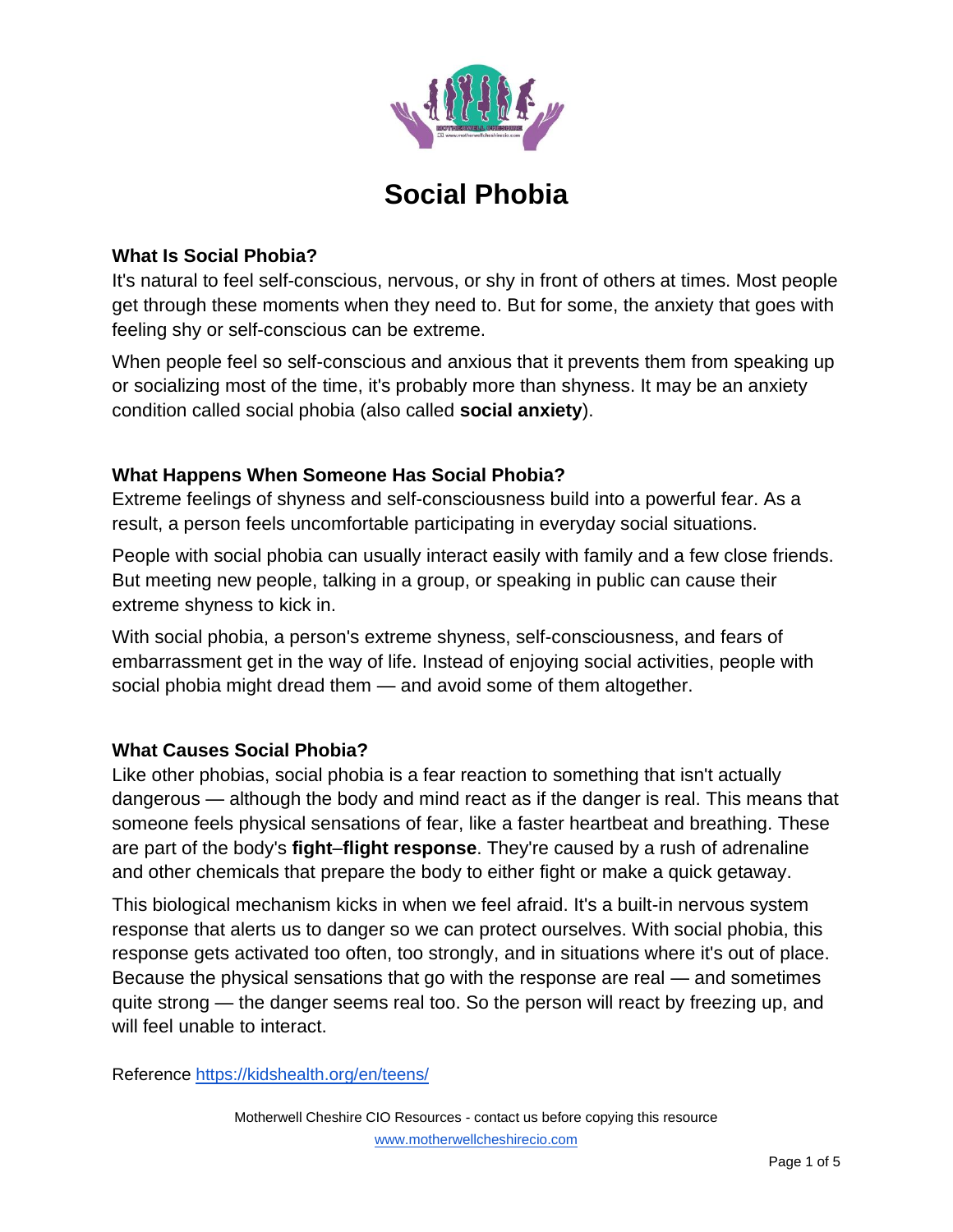

As the body experiences these physical sensations, the mind goes through emotions like feeling afraid or nervous.

People with social phobia tend to interpret these sensations and emotions in a way that leads them to avoid the situation ("Uh-oh, my heart's pounding, this must be dangerous — I'd better not do it!"). Someone else might interpret the same physical sensations of nervousness a different way ("OK, that's just my heart beating fast. It's me getting nervous because it's almost my turn to speak. It happens every time. No big deal.").

### **What Fears Are Involved?**

With social phobia, a person's fears and concerns are focused on their social performance — whether it's a major class presentation or small talk at the lockers.

People with social phobia tend to feel self-conscious and uncomfortable about being noticed or judged by others. They're more sensitive to fears that they'll be embarrassed, look foolish, make a mistake, or be criticized or laughed at. No one wants to go through these things. But most people don't really spend much time worrying about it. The fear and anxiety are out of proportion to the situation.

## **How Can Social Phobia Affect Someone's Life?**

With social phobia, thoughts and fears about what others think get exaggerated in someone's mind. The person starts to focus on the embarrassing things that could happen, instead of the good things. This makes a situation seem much worse than it is, and influences a person to avoid it.

Some of the ways social phobia can affect someone's life include:

- **Feeling lonely or disappointed over missed opportunities for friendship and fun.** Social phobia might prevent someone from chatting with friends in the lunchroom, joining an after-school club, going to a party, or asking someone on a date.
- **Not getting the most out of school.** Social phobia might keep a person from volunteering an answer in class, reading aloud, or giving a presentation. Someone with social phobia might feel too nervous to ask a question in class or go to a teacher for help.
- Reference<https://kidshealth.org/en/teens/> ● **Missing a chance to share their talents and learn new skills.** Social phobia might prevent someone from auditioning for the school play, being in the talent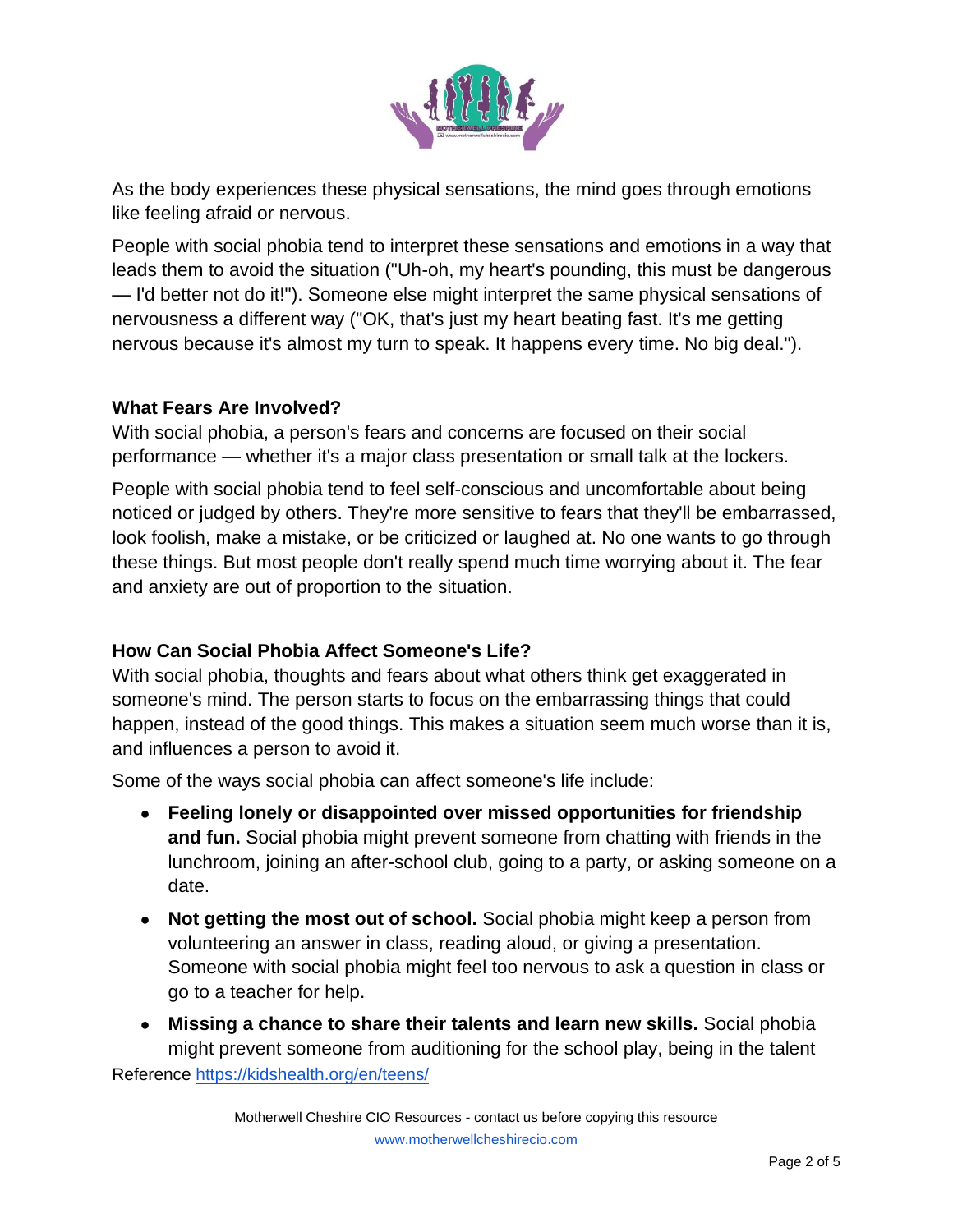

show, trying out for a team, or joining in a service project. Social phobia not only prevents people from trying new things. It also prevents them from making the normal, everyday mistakes that help people improve their skills still further.

### **What Is Selective Mutism?**

Some kids and teens are so extremely shy and so fearful about talking to others, that they don't speak at all to some people (such as a teacher or students they don't know) or in certain places (like at someone else's house). This form of social phobia is sometimes called selective mutism.

People with selective mutism can talk. They have completely normal conversations with the people they're comfortable with or in certain places. But other situations cause them such extreme anxiety that they may not be able to bring themselves to talk at all.

Some people might mistake their silence for a stuck-up attitude or rudeness. But with selective mutism and social phobia, silence stems from feeling uncomfortable and afraid, not from being uncooperative, disrespectful, or rude.

## **Why Do Some People Develop Social Phobia?**

Kids, teens, and adults can have social phobia. Most of the time, it starts when a person is young. Like other anxiety-based problems, social phobia develops because of a combination of three factors:

● **A person's biological makeup.** Social phobia could be partly due to the genes and temperament a person inherits. Inherited genetic traits from parents and other relatives can influence how the brain senses and regulates anxiety, shyness, nervousness, and stress reactions. Likewise, some people are born with a shy temperament and tend to be cautious and sensitive in new situations and prefer what's familiar. Most people who develop social phobia have always had a shy temperament.

Not everyone with a shy temperament develops social phobia (in fact, most don't). It's the same with genes. But people who inherit these traits do have an increased chance of developing social phobia.

● **Behaviors learned from role models (especially parents).** A person's naturally shy temperament can be influenced by what he or she learns from role models. If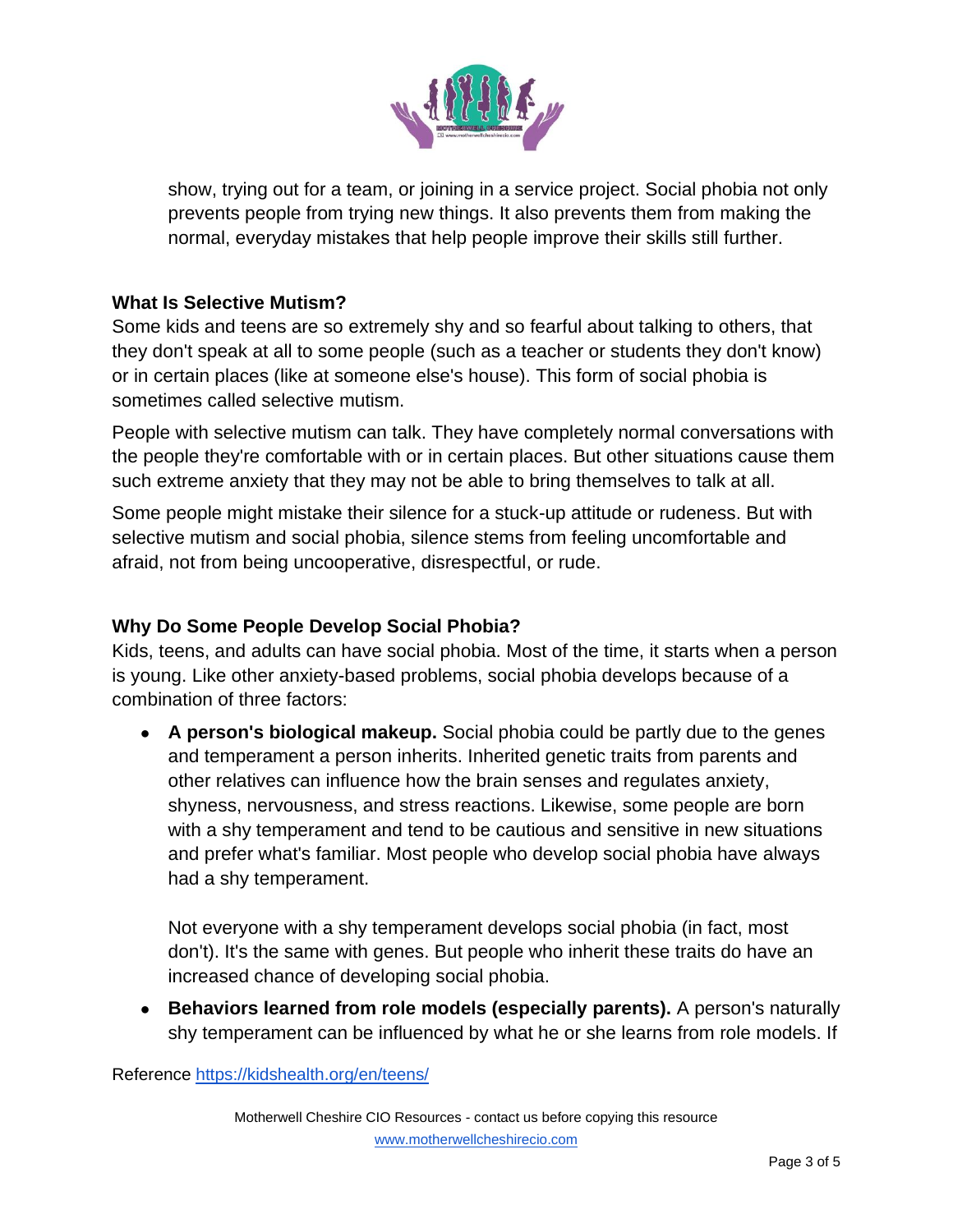

parents or others react by overprotecting a child who is shy, the child won't have a chance to get used to new situations and new people. Over time, shyness can build into social phobia.

Shy parents might also unintentionally set an example by avoiding certain social interactions. A shy child who watches this learns that socializing is uncomfortable, distressing, and something to avoid.

● **Life events and experiences.** If people born with a cautious nature have stressful experiences, it can make them even more cautious and shy. Feeing pressured to interact in ways they don't feel ready for, being criticized or humiliated, or having other fears and worries can make it more likely for a shy or fearful person to develop social anxiety.

People who constantly receive critical or disapproving reactions may grow to expect that others will judge them negatively. Being teased or bullied will make people who are already shy likely to retreat into their shells even more. They'll be scared of making a mistake or disappointing someone, and will be more sensitive to criticism.

The good news is that the effect of these negative experiences can be turned around with some focused slow-but-steady effort. Fear can be learned. And it can also be unlearned, too.